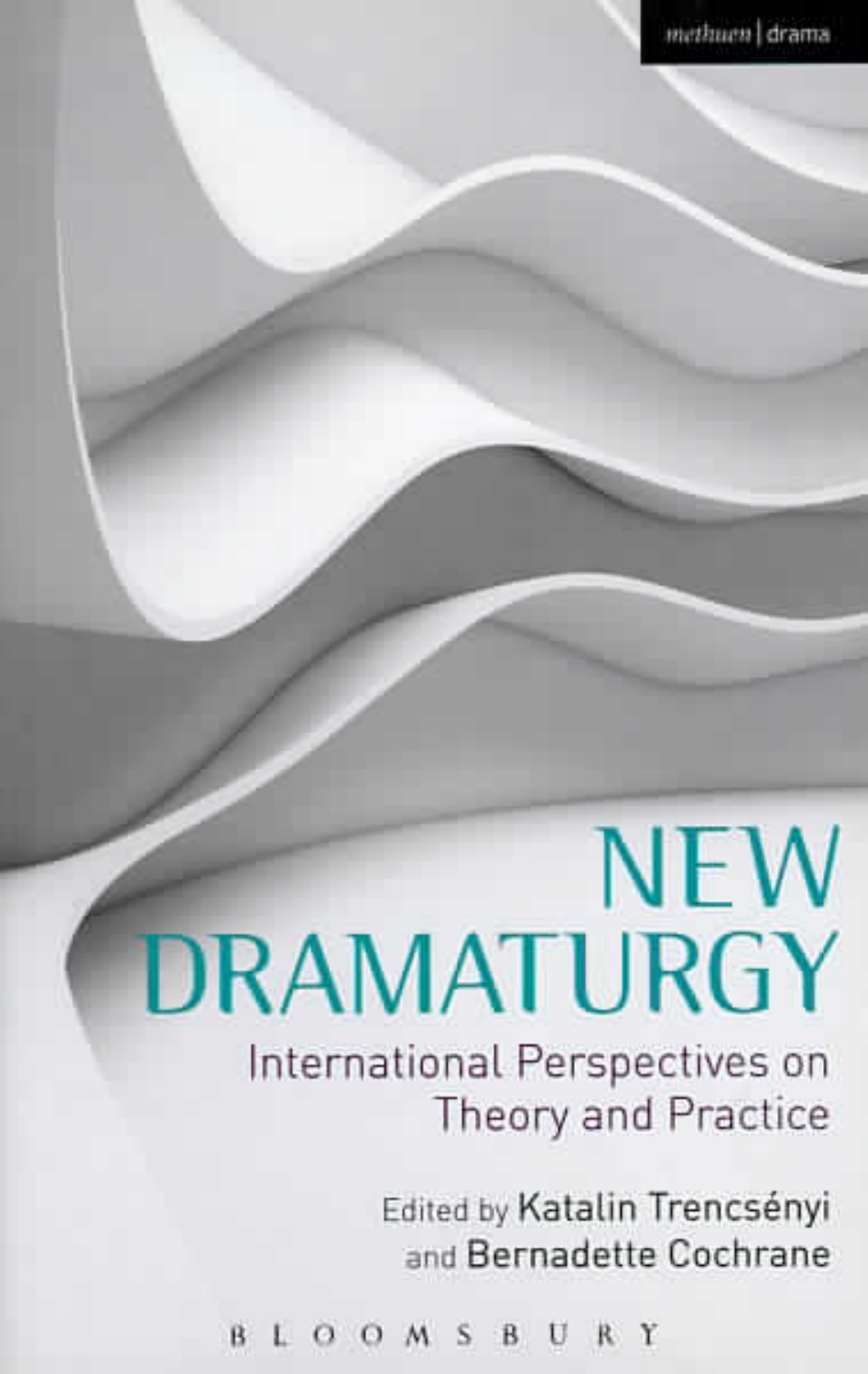6

# Disruption as Revealing the **Essence of Truth**

Gad Kaynar in conversation with Ruth Kanner

Ruth Kanner has been a creator of experimental theatre in Israel since the early 1980s. Currently she leads her own group, an experimental theatre team, searching for a local theatrical language, interweaving storytelling, physical theatre and visual imagery. The group's re-examination of Israeli hegemonic narratives is performed through literary and documentary texts, creating innovative storytelling theatre. Kanner works internationally (Tel Aviv, New York, and Tokyo). Among her productions are: Discovering Elijah - a play about war (2001); Bathers - a project with actors, dancers and specially designed sound instruments, based on women's casual conversations in the dressing room of a swimming pool (2004); Dionysus in Dizengoff Center  $-$  a penetrating investigation of the historical layers of a shopping mall in Tel Aviv, performed as a storytelling theatre that engages various theatrical means to ask challenging questions about the roots of the Zionist existence in Israel (2004); Mother Courage by Bertolt Brecht (2005); Signals - an original interpretation of traditional and modern Hebrew texts, with vocal artist Victoria Hannah (2005); At Sea - an adaptation of two stories about love, life and death at the sea shore by S. Yizhar (2005); Disgust - a search into the anatomy of a basic human emotion, as expressed by ordinary people stopped and interviewed on a street (2006); Eumenides by Aeschylus (2007); Cases of Murder by Manfred Franke (2008); Sakura No Sono Nippon - a free adaptation of The Cherry Orchard by Yoko Tawada (2010); The Flight of the Dove - two parallel stories by Yuval Shimoni (2011).

Ruth Kanner serves as an associate professor at the Department of Theatre Art, Tel Aviv University. She also presents, in Israel and abroad, workshops on storytelling theatre, movement, semiotic techniques and pragmatic speech act theories as sources for staging and directing techniques.

### Gad Kaynar:

What would you in general regard as dramaturgical elements in your work?

### Ruth Kanner:

If I could mention one key word - it would be 'distortion'. I do find out that the more you disrupt or disturb the work, any element of the work - you find the true essence of whatever you deal with: a specific text or idea or movement. Walter Benjamin is writing in such a wonderful way about the concept of interruption. He claims that that's what Brecht is doing - to disrupt the continuum. I guess I am attempting to follow these inspiring ideas in my work.

 $GK:$ 

Could you give me an example from your work?

### $RK:$

The one that comes to my mind is the story At Sea by the great Israeli writer, S. Yizhar. It is a love story about two youngsters. They go together to the Sea of Galilee, where they begin to discover each other. It's a very pure story, also in the way we deal with it on the stage – the whole stage is a huge, white paper, suggesting the purity of the primary moments.

But when we were rehearsing, I felt that the story needed a countermovement, it needed to go against something. This purity and these innocent first moments - what would interrupt it? I was trying to find it in a visual image. I tried to discuss it with the scenographer -Roni Toren - we live in a very vulgar world, and we see all these vulgar images around us, so maybe this is something we should struggle with, with how we are searching for our point of purity, which was actually lost. But we didn't find an answer in a visual image.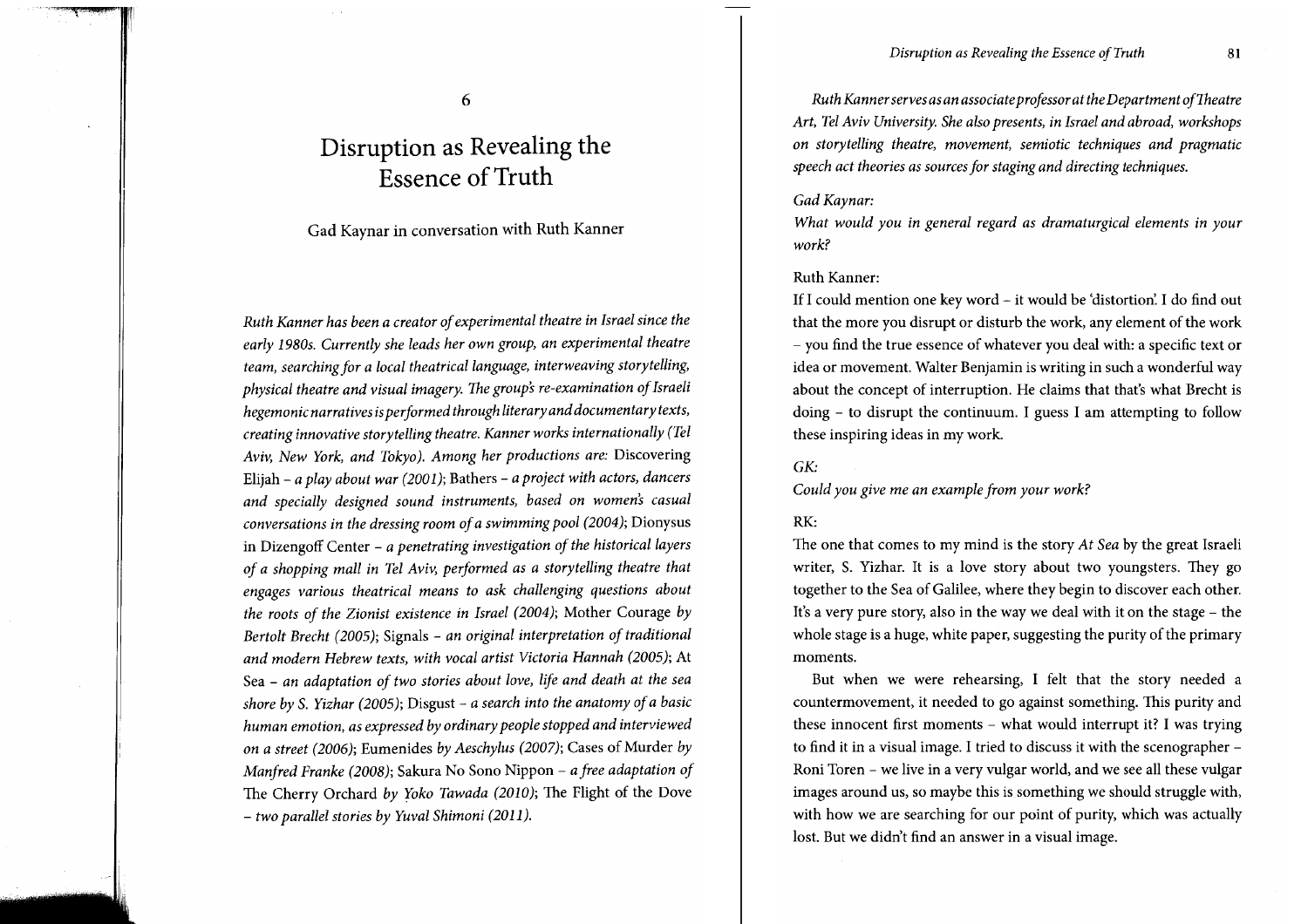And then I did the most impudent thing I ever did: I asked one of the actresses to start the performance by sitting, holding a microphone, looking at the audience coming into the hall and counting the expected income from the box office. She is doing all kinds of calculations. She says: 'There are such and such seats in the hall and each ticket costs this and this, and students get reductions, so we lose such and such money: So she does a very clear down-to-earth act. And it goes on! At the most fantastic moment, the very peak of the story the most sensitive and erotic moment - the dissonant voice of counting the money earned is invading the scene again. These noises of calculations are indeed something that exists in our world, although we strive to reduce them. But they are there. A part of my own conflict, too. So, this story with this provocative counterpoint is an example of what I would call an important dramaturgical 'disturbance:

### *GK:*

*You choose to work with non-dramatic texts. What are actually the benefits of choosing a literary text and rejecting texts which were actually written for the theatre?* 

### RK:

The painful truth is that the more I work with non -dramatic texts, I realize how good the dramatic texts are for the stage. They want the stage and the stage wants them, and it's so appropriate. And every time when I start again with literary or documentary texts - I suffer a lot, because it takes many, many weeks to find the dramaturgical line. Because it is as if the stories resist, they don't want to, they are not meant to.

### *GK:*

*So why all this stubborn insistence on taking them?* 

### RK:

Because what I learnt again and again is that when you deal with these things that don't fit - it forces you to renew or expand your theatrical language. Somehow I think this very challenge is quite brutal: it's a force you invite for yourself, and then - you can't avoid it, you can't escape

from it, because the story doesn't work, so you have to ask challenging questions, especially questions about modes of representation.

For example- we worked on a story by Orly Kastel-Blum. She is a contemporary, postmodern Israeli writer. Her writing is very surreal, dream-like structures. Things are not stable, such as the story of this woman who is searching for food in an apocalyptic world. Everything is ruined - including human values. And this short story takes us from place to place. Places change repeatedly, also characters, like in a dream. Suddenly this woman meets a fish, then she goes into the bank of 'letdowns', then into a field of carrots, etc. You can't do that on stage, you can't build a bank and then a field of carrots. So it is wonderful, because it forced us to realize that the magic of the writing is the magic of a dream - the power of transformation. So we developed our ability to transform, and to transform within the rationale of a dream. We have to find these techniques of giving voice to unusual texts.

### *GK:*

*What are your criteria of choosing a specific text? Do you have any preferences for certain, specific texts over the others?* 

### RK:

I feel that a choice of a text is always a political choice. Even more so, because we live in such a hectic place - every move turns to be a political move. Sometimes in a hidden way, not always in an explicit way. But I think my choice is always dealing with some dilemma, some wrong that is being done here. One of many, many wrongs that are being done here.

### *GK:*

*But this political approach is what defines only a part of what works you are doing, like* Discovering Elijah *or* Dionysus in Dizengoff Center. *Other things are a little less obviously political.* 

### RK:

They are, but not always obviously so. My choices are also very instinctive. I choose something and somehow I tell myself: 'I have to do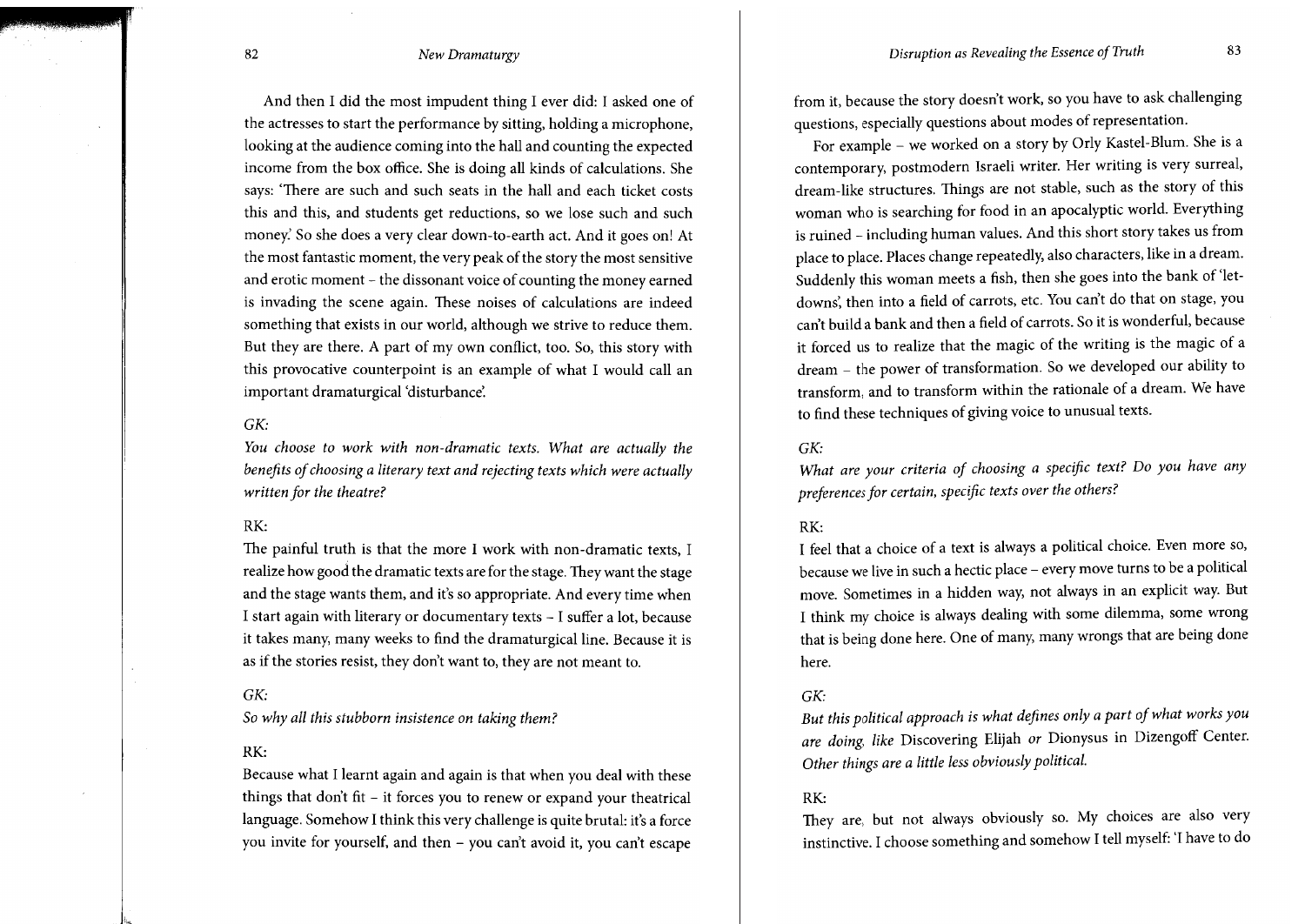it, I'm burning to do it: But then I check myself, the dramaturgical side of me is checking the more intuitive childish side of me.

I'll give you an example, something which was not at all political to start with, but then. ... My work Amos is a story about a field mouse that finds himself locked up in a trap, in a system of irrigation pipes. And the whole story is his struggle to get out. I love animals and the story is written in such a fantastic beautifully rich language, yet, I was not really aware of my motivation of choosing it. Only afterwards I heard people speaking about the essence of the story: that you are trapped by a force which is much, much bigger than you, which is blocking your freedom. So there were people talking about Palestinians and Israel, but also people talking about the Holocaust, and people who were trapped in tunnels, in the underground sewage system there.

### *GK:*

*Or being trapped in and by memory.* 

### RK:

Yes. On the face of it nothing seems political, it's rather a very personal story in the fields of the Kibbutz, and all the colours and everything is •very Israeli. But maybe because it is located here, your mind starts to search for something beyond and you take the mouse as a metaphor.

So one aspect of the choice is the political one, and its relevance for our lives. The other aspect is the quality of the text. I would choose a text only if it is written in a language that has truth; not pretending, not imitating, but something that has its own inner truth. And also - <sup>a</sup> text through which I can hear speech actions. Some texts just describe things, and this for me becomes so boring. For me a good text for stage  $\mathbf{e}^{t}$  the ones not written for the theatre - is rich with a is rich with a is rich with a is rich with actions. And is rich with a is rich with a is rich with a is rich with a is rich with a is rich with a is rich w this is crucial for me.

Only lately I realized that the very search for speech actions - is in itself a sort of a political act. I read *The Human Condition* by Hannah Arendt. There is a fantastic chapter entitled 'Action: The way Arendt

describes action is a very broad definition of it. For her an action is always something you do to someone, it's not something which only stays within yourself. So it's always an opportunity to change something in the world.

So, a true action is something that you can never know where it is leading to. You start something. If you trust your fellows, the human beings, then it echoes. Something will happen to it, you can't control it - true actions can't be controlled. And this is such a fantastic lesson for theatre, for acting.

So it comes to the point, eventually, that I guess the dramaturgy of the theatre that I'm searching for, is hidden in texts that form practical and professional techniques and ways of doing. They do carry ideology, they do carry ideas, so actually - I began to speak about two different points that underlie my textual choices. One point is the political, the other is the existence of inner actions and action. But while talking, eventually realizing what Hannah Arendt is writing about, I begin to think that they are actually the same point.

### *GK:*

*Your dramaturgy seems to be first and foremost a dramaturgy of form and not of theme.* 

### RK:

My father was an architect. I think I grew up with a very strong sense of form and structure. So my tendency would be working with colours, with movements, with patterns, with compositions. Sometimes the order of the working process would be playing with forms to start with, and only then beginning to structure the dramaturgical thought - listening to what the forms are talking about.

For example my work *Discovering Elijah.* This is a story about war. A specific war that happened in Israel in 1973, but also about any war. But, one of the first things I did was the decision that on stage there will be no weapons, no war machines - no tanks and war apparatus. And it's actually insane because the text is full of it - naturally it's dealing with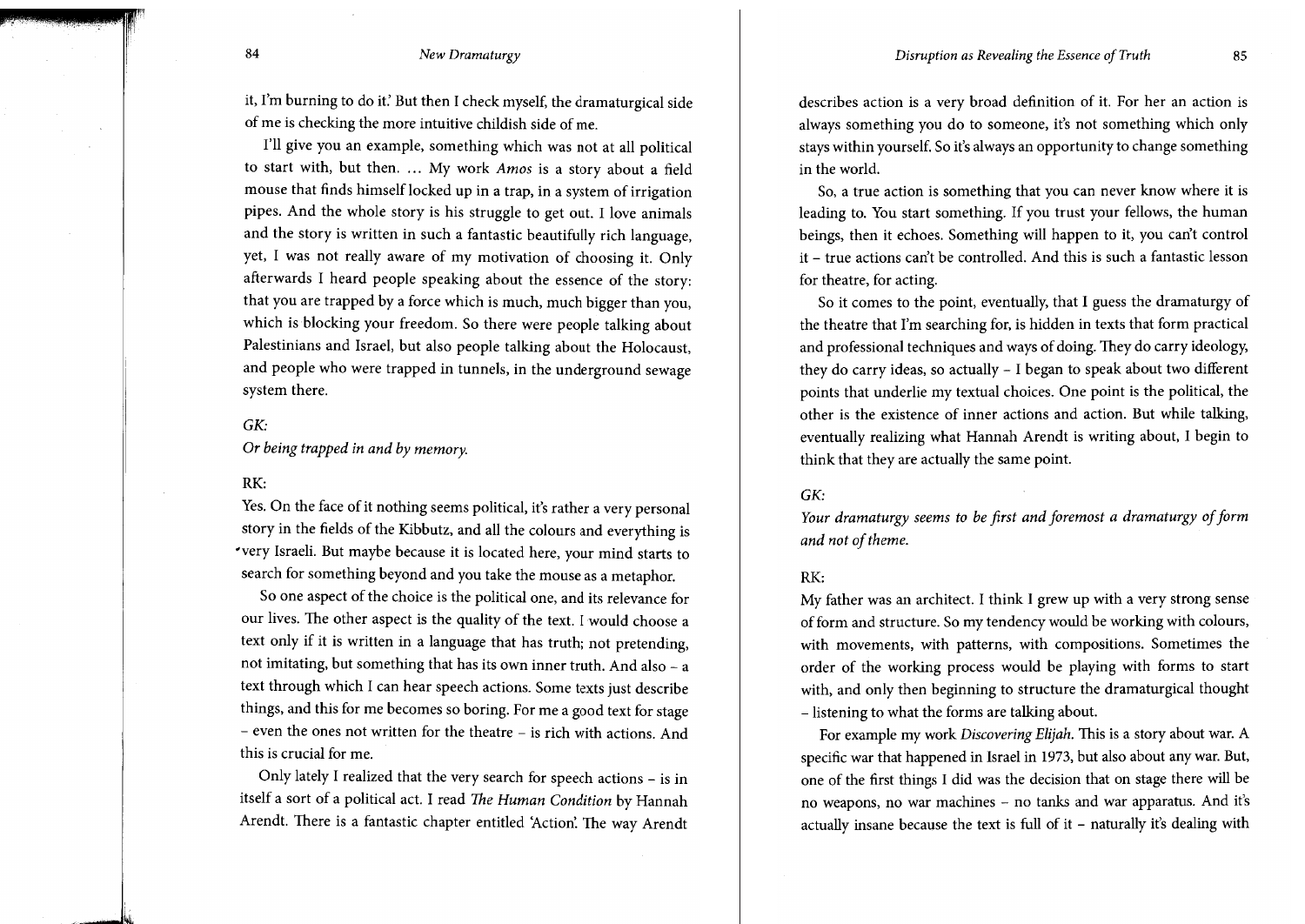bombs and noises etc. But it was obvious that I won't use it - because for me it's a ridiculous way of representation. When I see an actor holding a gunduous m<sub>y</sub> or representation, when I see an actor holding.  $f(x)$  is very observe  $f(x)$  fraction  $f(x)$  fraction not to turn. I was a very distribution of  $f(x)$ faking reality. So it was a very obvious decision not to use any weapons and so on.

But then - what? I played with several options in my mind, and at their what I played with several options in my mind, and as nata to enouse, but I kept tening injoen. Tou have to be social and enouse what is the one and only level of reality. But locating in the research ugainst this tyrumly of a one and only logic, and I realized that I don't really want to go with one single principle during the whole play, so, eventually, for the ten different scenes, I created ten different ways of representing the weapons and apparatus of war. And while working, I understood more and more that the choice of representation is also a sort of a discussion about the enoted of representation is also a sort of a discussion about different signifiers, the different different different different aspects. different signifiers, thus ten different discussions on different aspects of the use of weapons. It's like opening a discussion about morality through theatrical forms.

*This is a very interesting aspect. What I remember from that production is using limbs, different limbs - like the arm as a gun. To objectify the body, alienate it. As if this is what war does to soldiers. And working with* intermedial means, like using concrete music on stage, I felt as if there was an attempt to use the different medium as a kind of a commentary from *between human elements on stage and the music, the sound elements.* 

by the memory two of three representations of signifiers. It started by the way that the first performer was just using the word 'fire'. This is actually what they do in the army, they take the real weapons, but without their ammunition. They run but they only shout 'fire, fire, fire!' instead of actually shooting. It is called a 'dry exercise'. And then



Figure 3 Bombardment from Discovering Elijah (Ruth Kanner Theatre Group). The actor Yussuf Sueid with a big 'black hole' representing the holes left by a bombardment in which the fallen, in the next scene, will be swallowed up. Photography: Gadi Dagon.

I remembered a play by Eugene Ionesco, *The Lesson,* where the word Inchibered a play by Eugene fonesco, *The Ecsson*, where the word 'knife' is killing. And then you begin to think - the word can kill. And the same is with the isolated limbs - when it's my own hand doing to the other arm this cyclic action of charging the rifle. So it's me, it's realizing something about the personal responsibility. This is one side of the use of weapons in the performance.

The other part is, when the actors take cover under fire. Of course I didn't want to imitate the bullets - but there is this kind of play balls that are made from a special rubber, that move randomly – you can't control<br>their movements. So for me it wasn't the bullet, but the uncertainty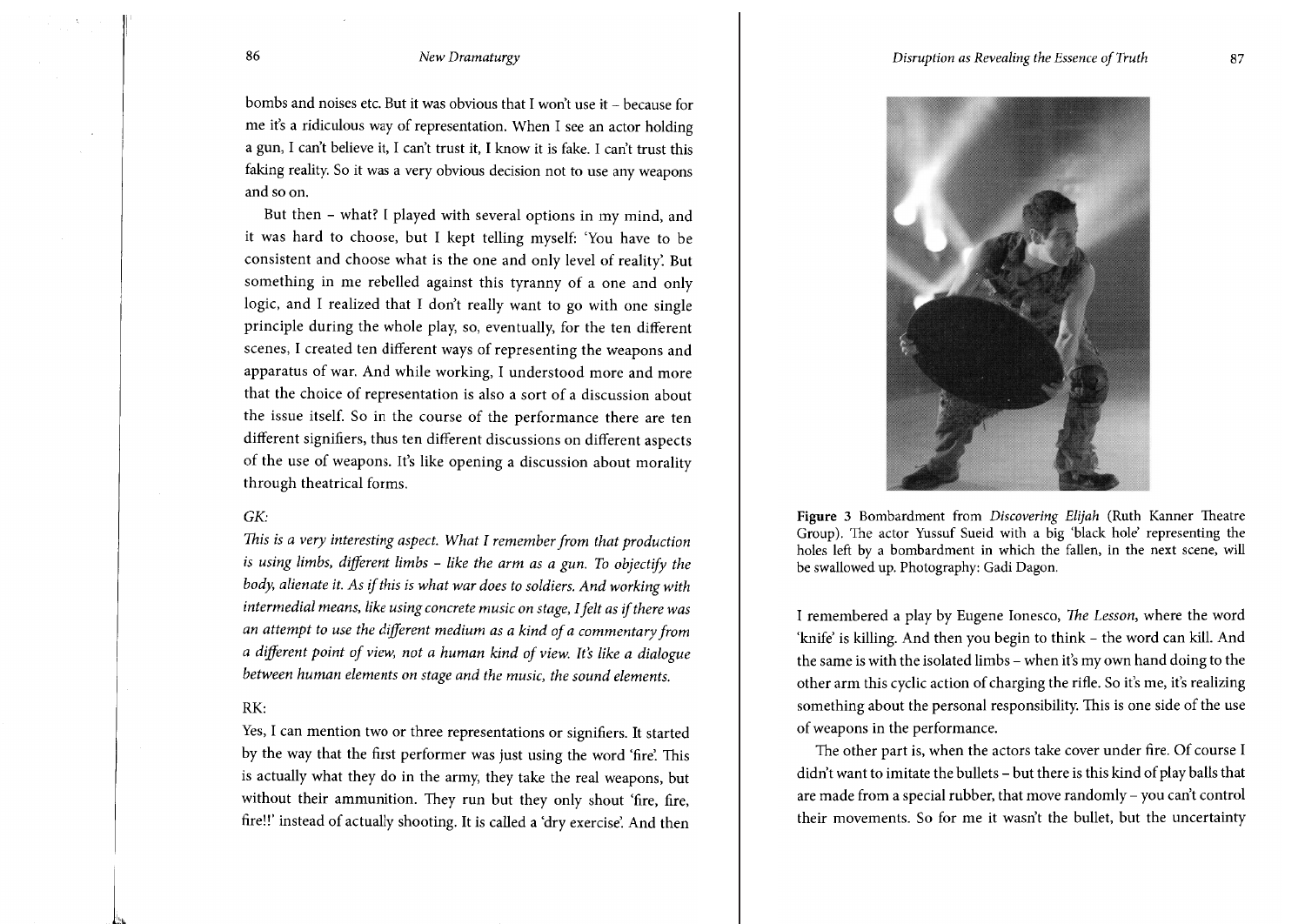principle, the horror of being there and not knowing if your eye will be lost, or your head, or your leg, or your whole life.

When I worked on this scene with the random balls jumping on the stage, I wanted the actors to discover the real horror of fear of death. I evaluated that the conventional techniques of finding the horror in yourself - would never be enough. So what I did was to ask a the actors to learn the same text - which is a wonderful monologue, and when one actor gets hit by the ball, he stops the monologue, an the other one will carry on. So it's actually the death of the actor Since the movement of the balls is random - this principle create a real horror. It may sound nothing compared to really losing your life, but - the reactions were amazing. It was pure theatre. It was ver powerful in rehearsals and then we did the same 'game' on stage. Sometimes we had soldiers in the audience, soldiers that have been to the battlefield, they told me: 'I could feel the war'  $-$  and this is so interesting that they felt a sense of reality although we didn't use an imitation of reality.

I'd like to say something about the music you mentioned before. O course a war - and especially the war which is described in this nove of Yizhar  $-$  is a very noisy thing. But the last thing I wanted was to use recordings from reality. Because again, it doesn't work for me. So approached the musician Ori Drummer and told him: 'We need noise. How can we produce a very big noise?' And he was so fantastic. He buil a construction of pipes, and in it he worked with a torch of fire. The fir in the pipes created horrible sounds of scratching, of suffocating. So th sound is very physical, and it happens here and now. He also had two vacuum cleaners, and he blew their air into the pipes. So he had air and fire mixed in the work. This was for me a very powerful solution.

### *GK:*

*I also remember the rhythm. There is a scene where they run and shoot,*  that's what I remember the most. The sound of running; of not being abl *to stop the running. That's actually what recreated the memory of war in the strongest manner.* 

### RK:

This is also my way of trying to use language not as something which describes but as the action itself. When the actors repeat the same text, 'running and shooting, running and shooting' again and again - the ·repetitive text plus the repetitive physical action creates the pulse of the event and this is something that has an autonomous significance which is beyond content.

### *GK:*

The dramaturgical work of structuring the project, the thought about the techniques you described, thought about images and so on - are these pre*production deliberations? Do they emerge before you meet the actors, or is it something you devise while working with the actors? How much do you draw from their suggestions and intuitions?* 

### RK:

There is still a gap between my true desire and the course I have taken so far. My dream is to come totally open to the rehearsals. And the dream of dreams is to come with nothing. But you need a lot of courage for this, so I'm growing and I'm collecting my courage. Up to now usually I would not start to work with actors before I had a very solid approach. First of all, the text - structuring the text - and at least the basic approach of what theatrical devices would be engaged. Because when I take a text from literature I don't transform it into dialogical words or a play, so actually the surrounding - the idea of how the theatrical world will surround the text - is highly important.

I usually come with a very solid idea, but then the actors never know what will happen. I don't talk with the actors beforehand. On the contrary, the actors usually don't even know what the text is going to be; I only come with little fragments and encourage them to explore freely. Within my vision I try to open as much as I can to their creative suggestions. But not through talking. It's always through work, through very physical work. I try to shake the actors' bodies, their minds, with words or with objects. And then, when I get more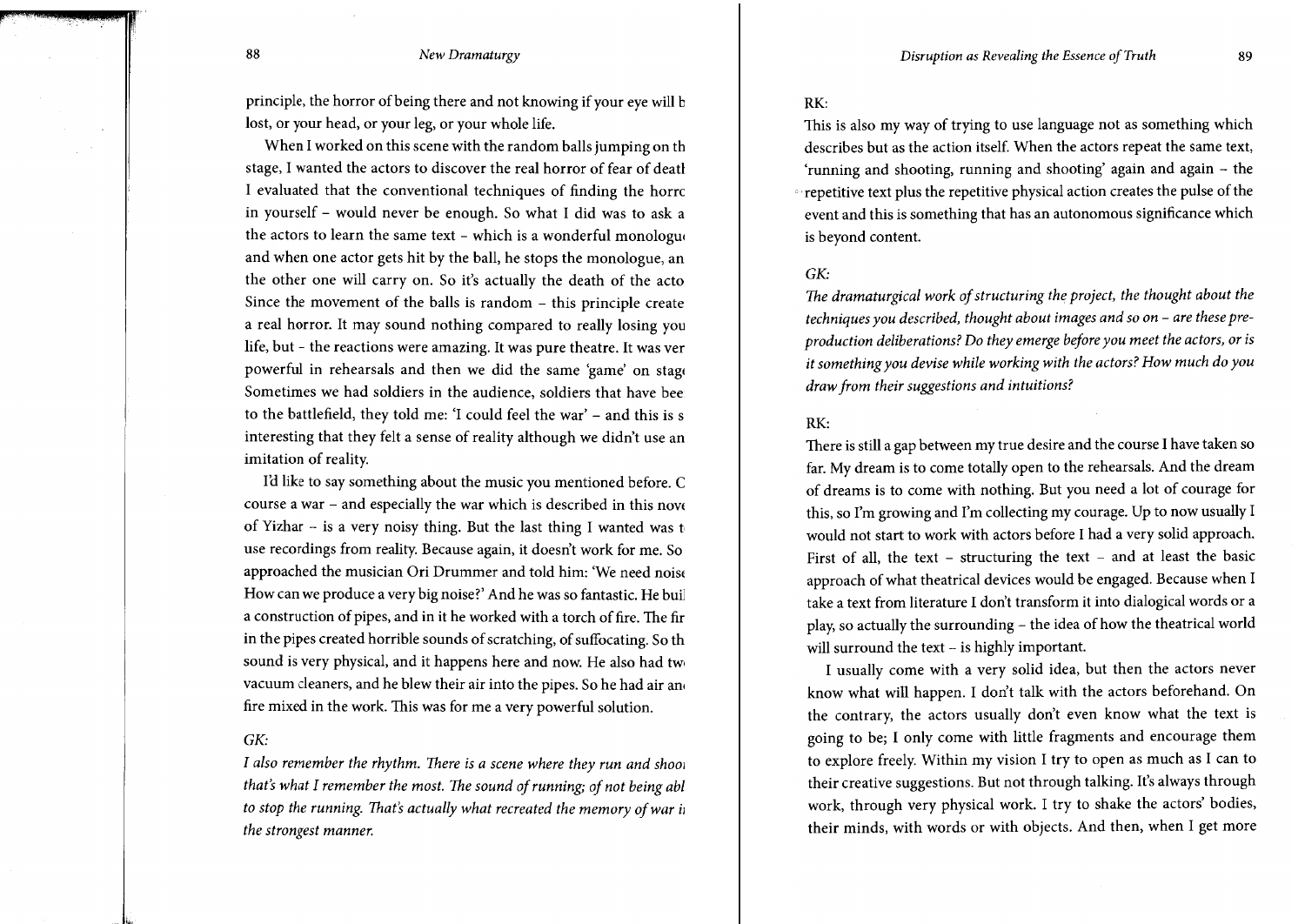and more material from the actors, I try to see whether I can includ it or whether it changes the original approach. So it's two parallel processes, I guess.

## *GK:*

You work with a more and less permanent ensemble. So you have you *own codes, a language of your own.* 

### RK:

That's true. I am blessed to be able to work with amazing people whos expertise is to penetrate into the unknown. They are real artists that can come open to the process and remain open throughout. We conduc long processes, quite a lot of months for these projects, sometime even a year or two of rehearsals. So the first weeks or months of the work are a period where we open things. Then, the actors move to the other aspect of the work - when I begin to structure very exact phrases. Eventually every breath, every action of the words, and every momen is crystallized and composed.

# *GK:*

*Would I be mistaken* if *I would say that the most predominant level in*   $\frac{1}{2}$  work is movement, or choreography of movement of movement  $\frac{1}{2}$ *how that movement relates to the text?* 

The movement and the body are very important for me. It's the deep essence of humanity. I work a lot with actors around movement and the body - but it's not a goal in itself. Although my work is very physical, the physicality is a support of the text. Eventually, my main interest is the text, and the text receives its amplitude from the body and the movement. But it's true, each rehearsal starts with - I would even say  $\frac{1}{2}$  we have  $\frac{1}{2}$  on  $\frac{1}{2}$  which was opened body. way that shakes the body. The Israeli *Shabak,* the Intelligence Service, does this horrible thing: when they find a suspect and want to get the truth out of him, they shake him. It is a violent thing because when a person is shaking, he can't pretend. The truth will come out of him.

And that's what we do with actors in a way: take the body out of its natural balance. And in the moment of unbalance there the text starts to flourish.

### *GK:*

*Is it a kind of an inspiration of Jerzy Grotowski?* 

RK:<br>Of course. This is a very deep part of my education. I grew up in the 1960s, I was a theatre student in the 1970s, so Grotowski was a very powerful mentor.

The main feature of my method is the deep work of the actors. But most of the energy is invested in things that you would not see on stage. Because on stage it is very structured - you would never see us shaking. But if you go to the rehearsal you would think we are all a bunch of nuts, because we do such strange things. But it remains as a hidden level under all the other elements. It echoes. So I think that the real dramaturgy that I am doing is the hidden dramaturgy. Because I work on these streams of events, actions, flows in the body, in the text, that you don't directly see on stage.

### *GK:*

### *Can you illustrate it?*

There is this moment in the story 'Swimming in the Sea' that is the second part of *At Sea.* It's the story of a man that is drowning in the water. Of course on stage we don't have no water, no nothing. The performance starts with a flow of words. In a way the fear of the actress who had to learn so many words, so much text, is the thing that is threatening her. The stream of words is standing for the streams of water.

But then, my way to continue and create the dangerous surrounding, is working with a group of actors that oppose this actress. So that there are people, which puts the whole story on the level of people and not of waves. And then, there's a sentence about the sun: 'And even the sun was suddenly filling his eyes with the wickedness of a direct glare, too

90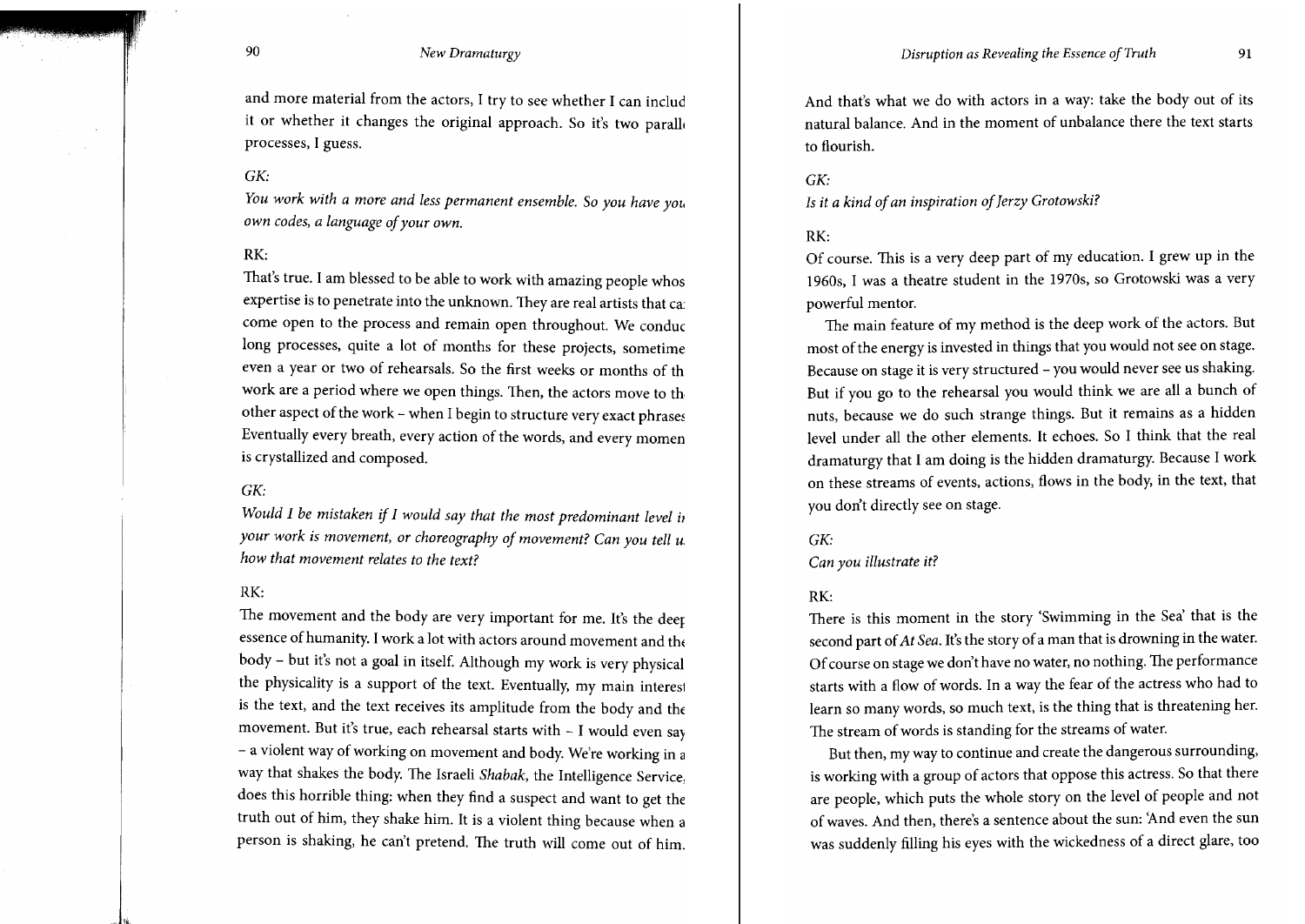bright to handle.' This is the text. What I try to do on stage is to take the actress out of her balance through another actress, who is coming o and slapping her in the face. A real slap, not a theatrical slap - it hurts it really hurts, and it throws the actress back into a very shaky momen It is also an important moment, because of a person realizing that the world is indifferent to her suffering, to her misery. And then there ar no words, no movements, she's not doing anything but the whole stage vibrates with all this inner hidden givens working for her - and  $w$ experience a very powerful moment from the depth of her soul.

*Tell me something about how you combine music, non-human elements in the show. How do you combine all these subsidiary elements which I think are equal elements, egalitarian moments in your work, like choice of space, sound, lighting. In which stage of your work do these things come in? Are they integral to the compact* of down work we were wings come an integral and  $\frac{1}{2}$ 

I do work with these elements altogether and they do have equal value. Let me for a moment to the end. I strongly referred the end. I have I have equal value. It in the theories the technical technical velocity the technical solutions. in the theatre: they call the last weeks 'the technical weeks'. I resist the term 'technical' in this context. Lighting is the moment where light meets a body of an actor on space, and thus it deeply influences the whole  $\frac{1}{2}$  when  $\frac{1}{2}$  with  $\frac{1}{2}$  with  $\frac{1}{2}$  try  $\frac{1}{2}$  try  $\frac{1}{2}$  try  $\frac{1}{2}$  try  $\frac{1}{2}$  try  $\frac{1}{2}$  try  $\frac{1}{2}$  try  $\frac{1}{2}$  try  $\frac{1}{2}$  try  $\frac{1}{2}$  try  $\frac{1}{2}$  try  $\frac{1}{2}$  try  $\frac{1}{2}$  $t_{\text{test}}$  to the metric tensor partners, acsigners, musicialis,  $\mathbf{r}_1$ to start to meet them as soon as possible, so we can dream together this mutual interweaving of the theatrical elements. Usually in my works there is not much on stage, but whatever is there, it's used to the maximum.

*Can you describe one of your works in which these other elements, nonhistricanic edge to the works in which these other elements* 

I did *Mother Courage* in Tokyo. This is unusual for me, to work with a play and not with a story. The story is the story with a water with a water with a water was a water was a water play and not with a story. My first instinct was: I don't want a wagon. It has become such a cliché. The stage should consist of a simple element

that could be multiplied, so everything could be made of everything  $\frac{1}{2}$  to  $\frac{1}{2}$  if the idea that  $\frac{1}{2}$  is an individual but functioning as an individual but function  $\frac{1}{2}$  is an individual but function  $\frac{1}{2}$  is an individual but function  $\frac{1}{2}$  is an individual b within a specific social context.

I had a long conversation with Roni Toren, a wonderful Israeli designer whom I invited to work with me in Tokyo, and he came out with the idea of a suitcase. If I would do this play in Israel, I wouldn't use a suitcase because it's too overloaded as a symbol.

*Too overloaded with the Holocaust connotations?* 

RK:<br>Yes. But I knew that we were going to do it in Tokyo, and that these connotations don't exist there. So a suitcase would be just a signifier for travelling, for changing locations, which is very relevant to the play. The whole stage became - we had around hundred suitcases - a wall of suitcases. And then one of the actors destroyed this wall. This was really a big gift from Roni, because the set became so active and valuable in the way it aroused the creativity.

*Did you have to make changes in the text because of this idea?* 

No. Because to change means: 'I can't: And I like these moments when it classes to change means. I can't the the described the text. it clashes, that, for example, the designer's idea clashes with the text.<br>These are the moments that call for a creative jump.

*In what ways do you consider the spectator?* 

RK:<br>I consider them more and more, but maybe in a different way than they onsider them more and more, but may be in a uncertainty than  $\frac{1}{2}$ e considered around inc. in my group increased to have a symbol, not because it is a bad word in itself, but because it has become a symbol, it signifies this master-slave relationship. So in my group I would say 'guests', and my tendency is to work more and more in small spaces, so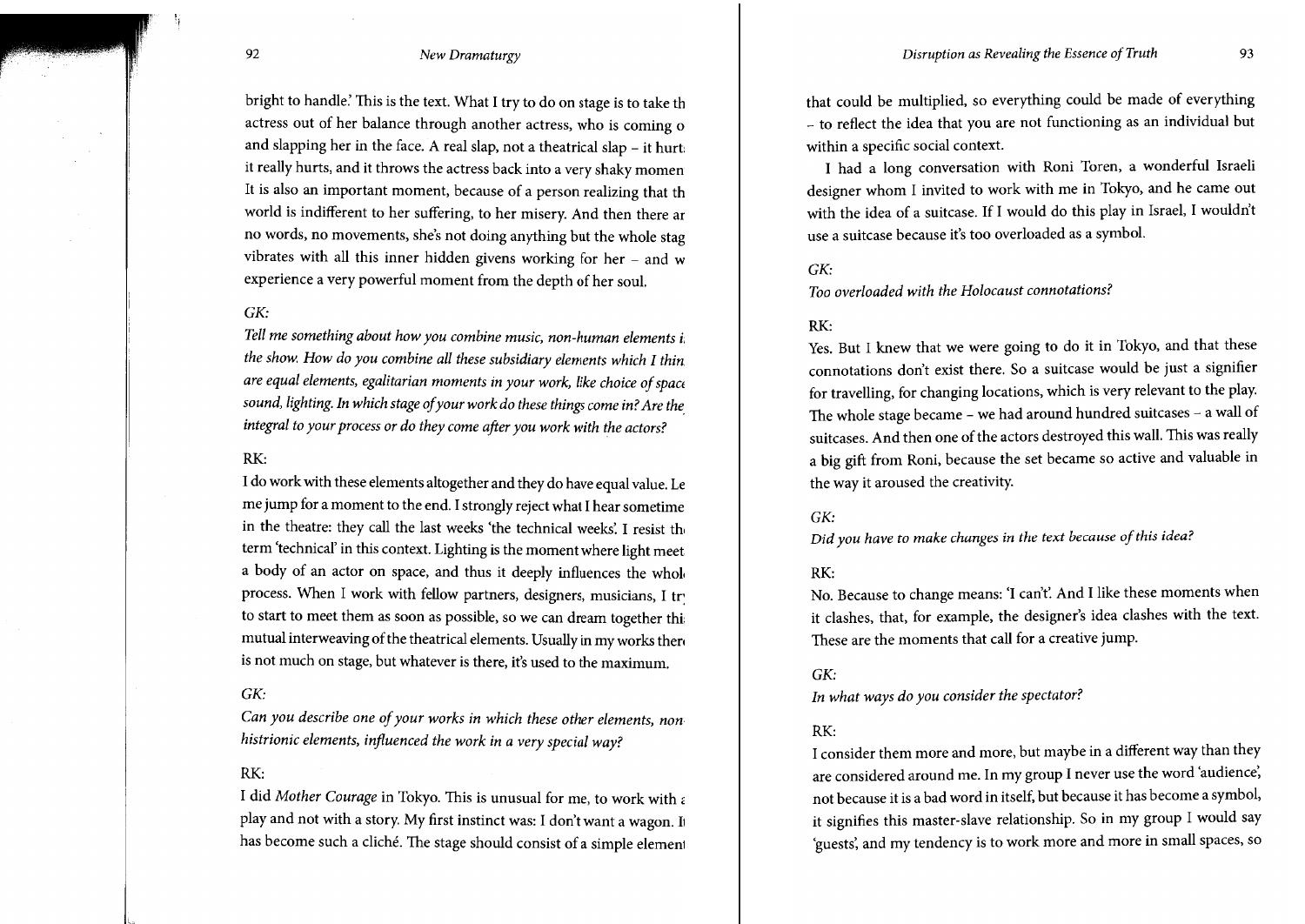the guests are seen, they are left with a little bit of little bit of little bit of little bit of light and we see  $\sigma$ <sup>2</sup> is and seem, they are felt with a fitte oft of fight and we see fact - it's more and more important to me to reach, to touch the minds c people. And most important - I think about it in terms of a dialogue.

The text is a dialogue; we don't carry out a monologue. Especiall when you deal with storytelling theatre, the dialogue is not with anothe character but with the audience. So it's very important for us to talk to the people. And one part of my, or my actors' attitude, is to treat then as if they were another voice of ours.

*You are working very much with Israeli texts, and they are overloaded with vering very malik with issued texts, and they are overtouder* with very indigenous local associations, emotional burdens and so on And you are in a way dependent on this audience. When you go with th *same play to, let's say, New York to perform, then New Yorkers don't havithis local associative background.* 

Of course, there are some things that are lost in translation, but others are gained. For example, there is a work that we did - *Cases of Murder,*  are gained. For example, there is a work that we did  $-$  Cases of Murder which is a text by a German writer, Manfred Franke. The text is about the Reichskristallnacht in 1938 in Germany. He collected testimonies from people who attended this horrible night. But when we performed it in Israel it was something like - I do it here and now, in my society, for my people. It was about what we experience here - in order to explore the mechanism of us as a society witnessing the wrongs that are done  $\mathbf{F}$  example there was one scene in the original text with people in the original text with people in the original text with people in the original text with people in the original text with people in the original tex

later champic there was one seeme in the original text with people laughing at an anti-Semitic joke about a Jew. I didn't change the text at all, in my work the actors told the same joke about a Jew - yet their costumes were contemporary Israeli costumes, and they were cracking sunflower seeds, which is one of the most conspicuous of social Israeli habits. It's something many, many Israelis would do when they sit and watch television or when they sit with their friends. So when we performed this piece in New York, I knew that this hint wouldn't be understood - but eventually the disposition of the text and the visuality

is developed throughout the whole play- so the whole play- so the  $\mathcal{L}$ eveloped information the whole pay  $\sum_{i=1}^{n}$  if  $\sum_{i=1}^{n}$  language that I is only in our works in our works in our works in our works in our works in  $\sum_{i=1}^{n}$ 

here the the influence of the whole place seems the whole place seems the place seems the place seems the place here to let the influence of the whole place seep into the work. For example, the actors would never wear black suits - that belongs to Europe. I try to bring to stage the colours of this country, the forms, the sounds. Thus I try to make the works very local. And in that sense the codes could be fully understood only for Israeli people. Count be runy understood only for former peeper.

*Sea and at the general reduced references* the general technicians began the technicians began the technicians began the technicians began the technicians began the technicians of the technicians of the technicians of the Sea in Beijing. And at the general rehearsal there the technicians began to cry. Although they didn't understand the codes, other structures or human events could be understood, and it was so very significant for them!

*One of your last enterprises was the Brecht's Lehrstiick* He Who Says Yes, e of your tast enterprises was the Breeth's Bentomen 112 The Co<sub>ng</sub>regation of the *t* He Who Says No, which started actually as a communist parable, which *is also something more complex. What's your approach to this quite well-*<br>known piece?

### I went back to the original source, a Noh play, entitled *Taniko* - *The*

**Child of a Valley of a Valley,** *child* it with Break is with Break and I can be a set of the set of the set of the set of the set of the set of the set of the set of the set of the set of the set of the set of the set of Child of a Valley, and I compared it with Brecht's play. It was very important for me to play it here in an Israeli context, where the question of consent is a very delicate question, because we're all the time in crisis or emergency. We have to obey all the time: have to be good children, go to the army and do what we need to do. And the play is challenging these thoughts. So my way of bringing it to the here and now was first of all to combine it with a folktale that we tell here in Israel. It is called *The* Story of the Golden Heart Flower, and it is about a child whose mother is sick and he has to bring her a remedy. The story ends with a happy ending: the child finds the flower, and the mother is healed. What I did was to confront on stage the happy ending with the very harsh and terrible ending of Brecht's play in which the child is thrown to the valley and dies.

94